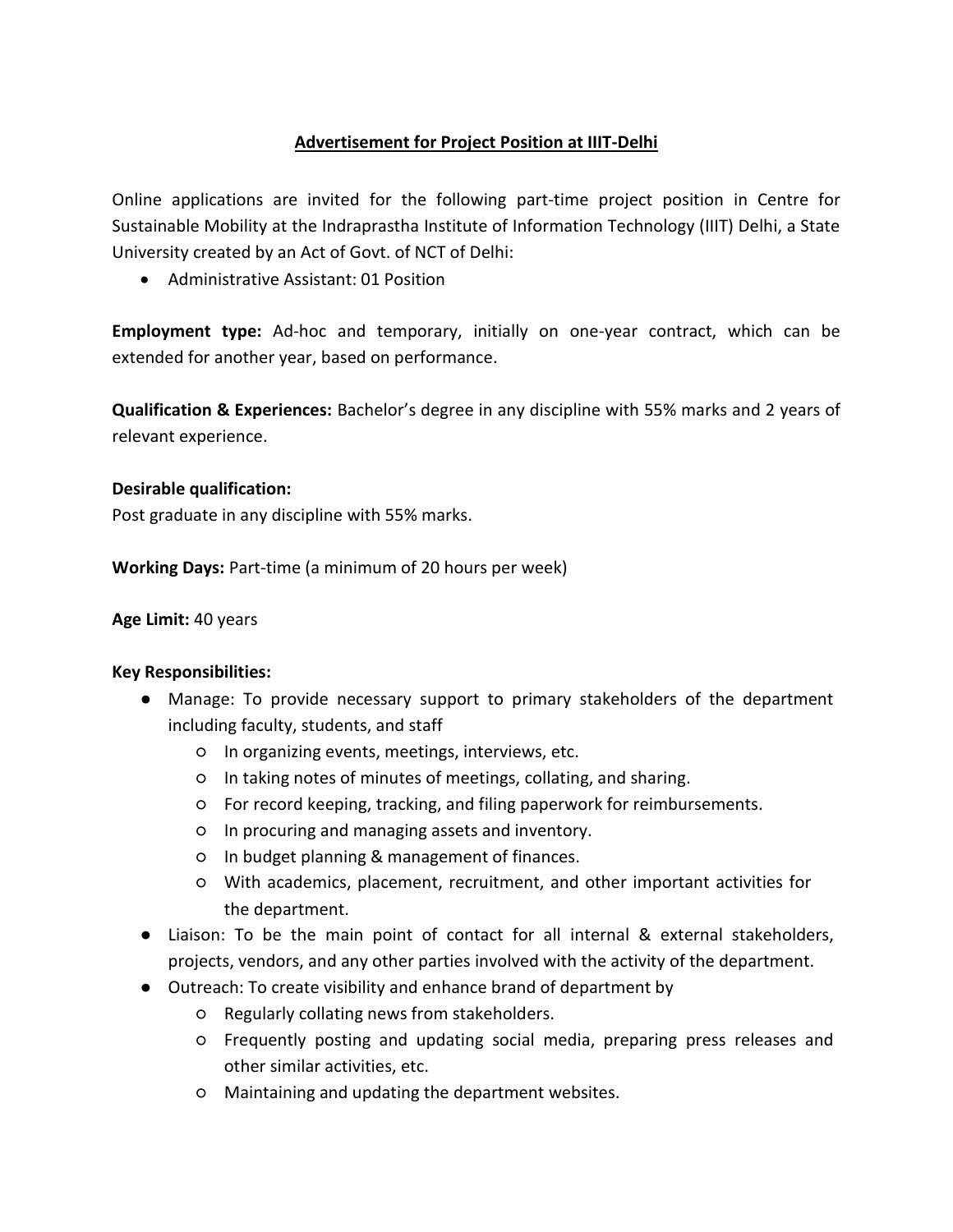- Creating annual reports and other collaterals for outreach.
- To provide necessary support to staff officials and other senior officers of the Institute.

# **Preference would be given to those having: -**

- Excellent communication skills (Oral and Written) in English and Hindi.
- Excellent Noting/ Drafting skills.
- Good problem-solving skills.
- Ability to quickly learn organization & processes.
- Ability to maintain interpersonal relationships.
- Experience in managing the office of the top/ middle level executives in corporate / academic institutions.
- Interest or experience in handling Artificial Intelligence related projects or activities.
- Technical Skills: Fluency with computing systems, website management, Microsoft Office Suite including Excel and Word, Google Docs and Spreadsheet, design related software such as Adobe Illustrator, etc.
- Working/ experience in Teaching/ R&D Organizations/ MNC of repute.

## **Salary and Mobile Reimbursement:**

Consolidated salary in the range of Rs.17,000-1350-30,600/- per month, depending on work experience and suitability of the candidate. Fix annual increment  $\omega$  Rs. 1350/- will be given in case contract is extended beyond one year (proportionate Scale-3 of temporary positions under Project Heads). In addition to the consolidated salary, the incumbent shall be entitled for mobile reimbursement of Rs.375/- per month on production of bills.

## **General Information/Condition/Instructions**

- 1. The appointment will be purely on ad-hoc and contract basis initially for a period of one year, which can be renewed based on performance and requirements at the Institute.
- 2. Contract can be terminated by giving one month notice period by either side or salary in lieu of that.
- 3. Prescribed qualifications are minimum and the mere fact that a candidate possesses the same will not entitle him/her to be called for interview. In this regard the decision of the Institute/Screening Committee will be final and no request in this regard for reconsideration etc. will be entertained.
- 4. Shortlisted candidates will be informed for interviews through e-mails only.
- 5. The Institute reserves the right to restrict the number of candidates for interview to a reasonable limit, on the basis of qualification and experience.